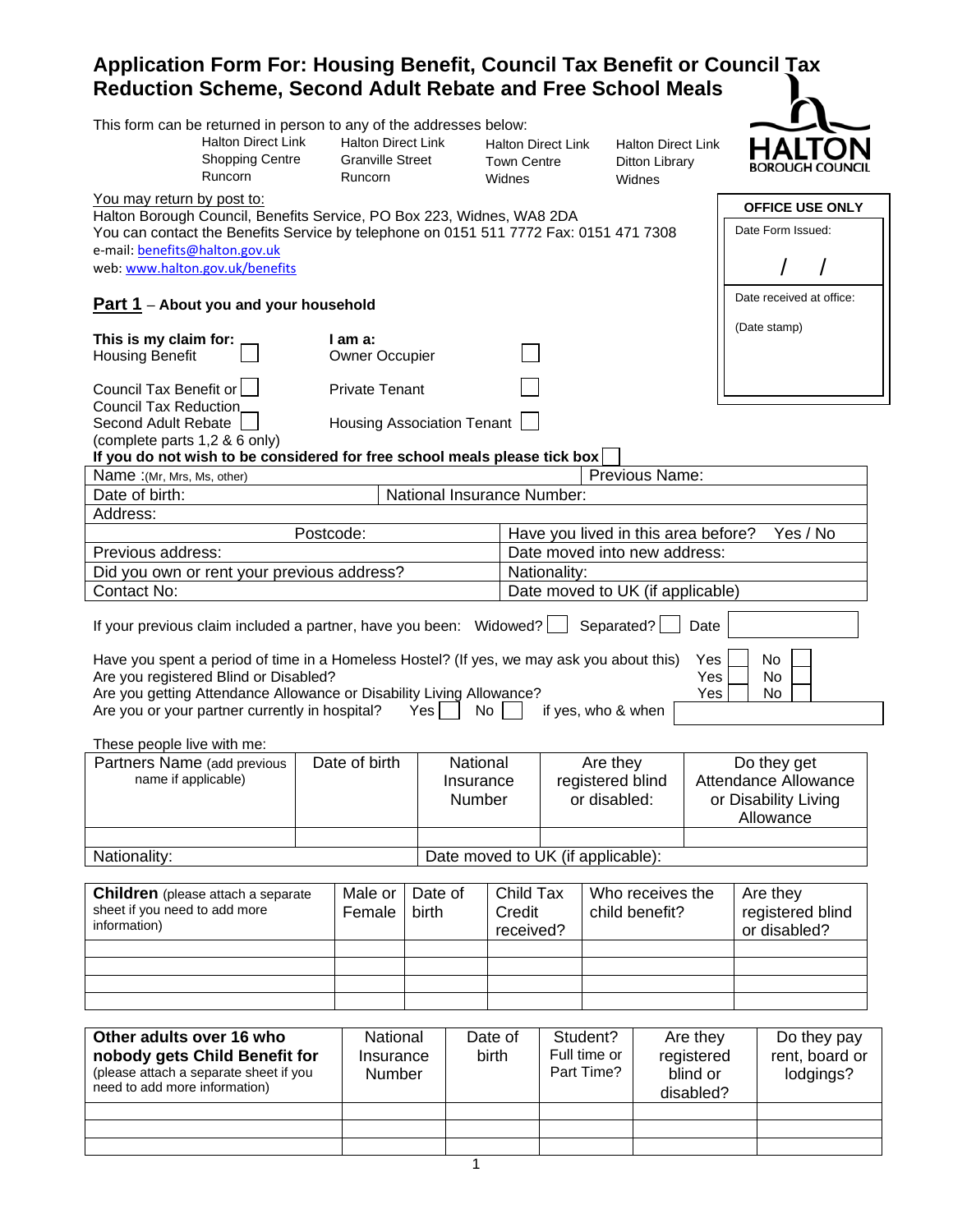Are any of the other adults over 16 related to you, or each other? If so who? **Relationship:**

| The difference official data to relate a to four original children to the control of the control of the control of the control of the control of the control of the control of the control of the control of the control of th |  |
|--------------------------------------------------------------------------------------------------------------------------------------------------------------------------------------------------------------------------------|--|
| is related to                                                                                                                                                                                                                  |  |
| Is related to                                                                                                                                                                                                                  |  |
| Is related to                                                                                                                                                                                                                  |  |

Does anyone get Carer's Allowance for looking after you or your partner? <br>Does anyone stay overnight to provide care for you or your partner? Y Does anyone stay overnight to provide care for you or your partner?

| -  | No   |  |
|----|------|--|
| es | No I |  |

The household has the following money coming in or is waiting to hear about it: Include here income for all other Adults in your property (See part 7 for details on what income you should include)

| <b>Received by:</b> | Source / Type of income<br>For example: Wages, Sick Pay & Employers<br>Name, Self Employed & Business Type | <b>Start</b><br><b>Date</b> | Amount | <b>Frequency</b><br>weekly, fortnightly,<br>4 weekly,<br>calendar monthly | <b>Hours</b><br>per<br>week |
|---------------------|------------------------------------------------------------------------------------------------------------|-----------------------------|--------|---------------------------------------------------------------------------|-----------------------------|
|                     |                                                                                                            |                             |        |                                                                           |                             |
|                     |                                                                                                            |                             |        |                                                                           |                             |
|                     |                                                                                                            |                             |        |                                                                           |                             |
|                     |                                                                                                            |                             |        |                                                                           |                             |
|                     |                                                                                                            |                             |        |                                                                           |                             |
|                     |                                                                                                            |                             |        |                                                                           |                             |

The household has the following bank accounts, savings and investments:

| Held by: | Type of savings/account | A/C number | <b>Sort Code</b> | <b>Value</b> |
|----------|-------------------------|------------|------------------|--------------|
|          |                         |            |                  |              |
|          |                         |            |                  |              |
|          |                         |            |                  |              |
|          |                         |            |                  |              |
|          |                         |            |                  |              |

Other property or land (owned, part owned or in trust) in this country or abroad (with or without mortgage outstanding): Claimant/Partner **Others** 

Myself or my partner pay the following expenses:

| <b>Child Care Costs</b>                           | - | Frequency: |
|---------------------------------------------------|---|------------|
| Private Pension Contributions (not in wage slips) | ~ | Frequency: |
| Other: (state)                                    | - | Frequency: |

## **Part 2 - Backdating**

We usually award benefit from the Monday after the day we receive your claim. Sometimes we can pay benefit from an earlier date if you have a good reason for not claiming earlier. If want us to consider paying your benefit from an earlier date, tell us when you want the benefit from and why you did not claim earlier. We may need proof of your income for the period you have requested a backdate.

| Date you want to claim from? |  | Why have you not claimed before? |
|------------------------------|--|----------------------------------|
|                              |  |                                  |
|                              |  |                                  |
|                              |  |                                  |
|                              |  |                                  |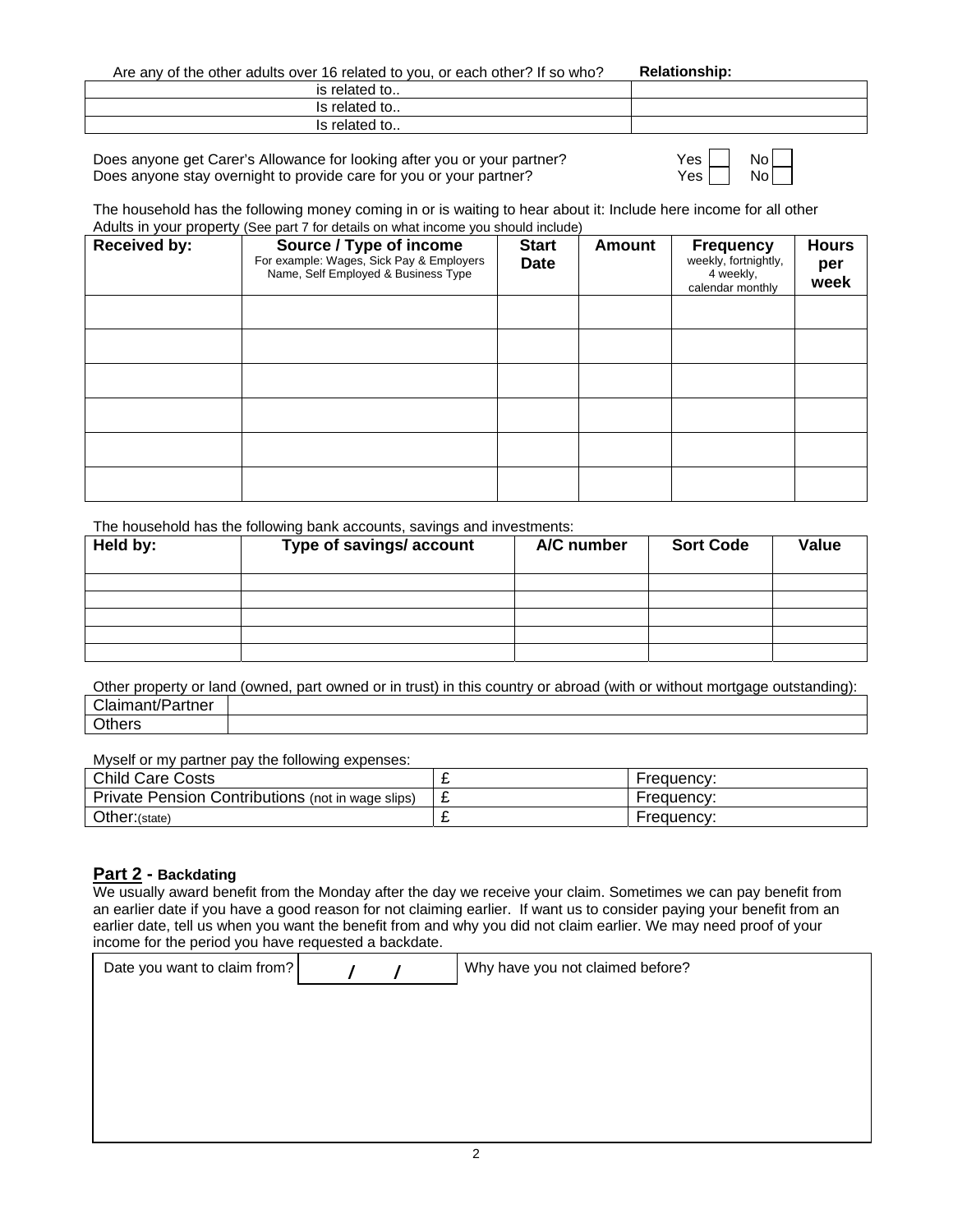## **Part 3** – **Property & Rent Details - Private Tenant and Housing Association Tenant**

| Have you previously owned this property?<br>Do you use this property for a business?<br>Are you behind with your rent?                                                                                                               |                               |                                           | Yes<br>Yes<br>Yes                                  | No<br>No<br>No               |
|--------------------------------------------------------------------------------------------------------------------------------------------------------------------------------------------------------------------------------------|-------------------------------|-------------------------------------------|----------------------------------------------------|------------------------------|
| <b>Amount of Rent</b>                                                                                                                                                                                                                | <b>Frequency</b>              |                                           | Date moved in                                      |                              |
|                                                                                                                                                                                                                                      |                               |                                           |                                                    |                              |
| Joint Tenancy Yes   No                                                                                                                                                                                                               |                               | Does your rent include meals? Yes         |                                                    | No <sub>1</sub>              |
| (If yes, how many)                                                                                                                                                                                                                   |                               | If yes, for which meals: Breakfast $\Box$ |                                                    | $Lunch$    <br>Evening Meals |
|                                                                                                                                                                                                                                      |                               | If yes, how much £                        |                                                    |                              |
| <b>Room Type</b>                                                                                                                                                                                                                     | <b>Total Number</b>           | <b>Own Use</b>                            |                                                    | <b>Shared</b>                |
| Living Room                                                                                                                                                                                                                          |                               |                                           |                                                    |                              |
| <b>Bedsit Room</b>                                                                                                                                                                                                                   |                               |                                           |                                                    |                              |
| <b>Bedrooms</b>                                                                                                                                                                                                                      |                               |                                           |                                                    |                              |
| Bathroom/shower                                                                                                                                                                                                                      |                               |                                           |                                                    |                              |
| Toilet (Separate from Bathroom)                                                                                                                                                                                                      |                               |                                           |                                                    |                              |
| Kitchen                                                                                                                                                                                                                              |                               |                                           |                                                    |                              |
| Other (provide details)                                                                                                                                                                                                              |                               |                                           |                                                    |                              |
| Do you and your household only occupy part of the property?                                                                                                                                                                          |                               | Yes                                       | No                                                 |                              |
| If YES, please state which floor/ rooms you occupy?                                                                                                                                                                                  |                               |                                           |                                                    |                              |
| Property type:<br>House                                                                                                                                                                                                              | Flat in house                 |                                           | House boat                                         |                              |
| <b>Bungalow</b>                                                                                                                                                                                                                      | Flat over commercial property |                                           | Room                                               |                              |
| Maisonette                                                                                                                                                                                                                           | Purpose built flat            |                                           | Hostel                                             |                              |
| Caravan                                                                                                                                                                                                                              | Caravan Site (site fess only) |                                           | <b>Studio Flat</b>                                 |                              |
| *Other                                                                                                                                                                                                                               |                               |                                           |                                                    |                              |
|                                                                                                                                                                                                                                      |                               |                                           |                                                    |                              |
| Is the property let as?<br>Furnished Yes No Partly Furnished Yes No Unfurnished Yes No                                                                                                                                               |                               |                                           |                                                    |                              |
| Name and address of landlord & landlords agent - please include telephone number and e-mail if you have it                                                                                                                           |                               |                                           |                                                    |                              |
| Name                                                                                                                                                                                                                                 |                               |                                           |                                                    |                              |
| Address                                                                                                                                                                                                                              |                               |                                           |                                                    |                              |
| <b>Telephone Number</b>                                                                                                                                                                                                              |                               | E-mail Address                            |                                                    |                              |
| Is your landlord or agent or their partner's related to you or<br>your partner's<br>your former partner<br>$\bullet$<br>your partner's former partner<br>related to you or your partner<br>$\bullet$<br>related to your children; or |                               |                                           | No<br>Yes<br>Is my landlord's $\vert$<br>or agents | what is the relationship?    |
| related to your partner's children?                                                                                                                                                                                                  |                               |                                           |                                                    |                              |

*(Related* includes related through marriage or civil partnership, even if it has ended. For example ex-wife, exhusband, ex-civil partner, aunt, brother, daughter, father, grandson, grandmother, son-in-law or step daughter).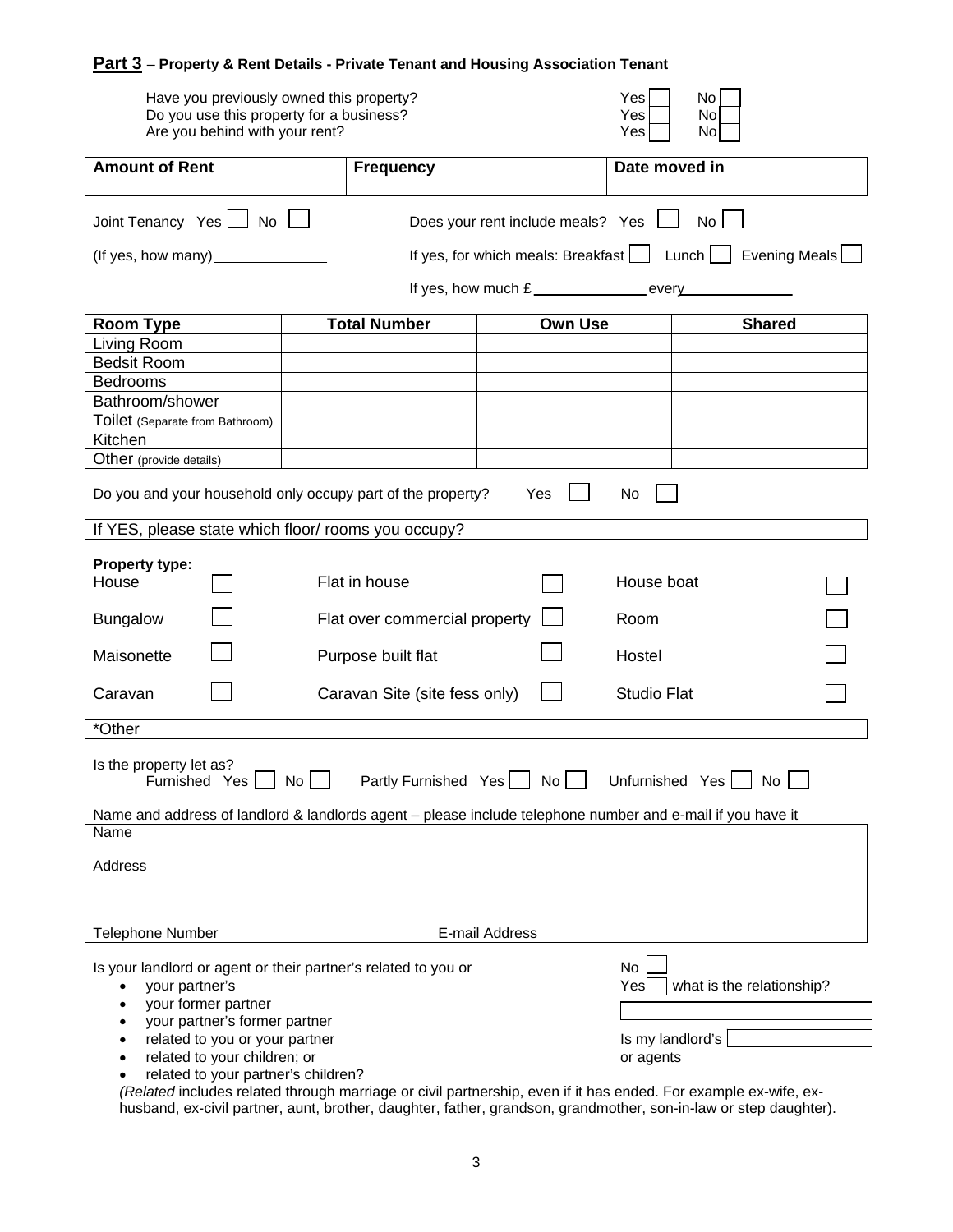## **Part 4 – How you will be paid**

If you are a private tenant you may not be able to have payment made direct to your landlord. However, if you feel you are unable to manage your rent payment; please contact us to explain or give reasons on a separate sheet.

If you rent from a housing association – would you like your benefit paid direct to them? Yes  $\parallel$  No  $\parallel$ 

Do you occupy the property as a condition of you or your partner's employment?  $Yes \cap No$ 

## I would like my benefit paid into this account (this cannot be a Post Office account)

| Name on the<br>account | Name of the<br>bank/building<br>society | <b>Sort Code (all six</b><br>numbers) | <b>Account Number</b><br>(usually seven to ten digits) |
|------------------------|-----------------------------------------|---------------------------------------|--------------------------------------------------------|
|                        |                                         |                                       |                                                        |
| $\sim$                 |                                         |                                       |                                                        |

Or

Building Society Roll or Reference Number

| Name on the<br>account | Name of the<br>bank/building<br>society |  | <b>Building Society Roll or Reference Number</b> |  |  |  |  |  |  |  |
|------------------------|-----------------------------------------|--|--------------------------------------------------|--|--|--|--|--|--|--|
|                        |                                         |  |                                                  |  |  |  |  |  |  |  |

## **Part 5 - Sharing Information**

Sharing Information with your landlord can help us deal with your claim more quickly and reduces the risk of you falling behind with your rent because of your claim being delayed. We would only share information with your landlord if you have agreed that we can pay your Housing Benefit straight to your landlord.

Under the Data Protection Act we need your permission to share information. If you give us permission, we would be able to tell your landlord:

- Whether or not you had claimed or renewed your claim for Housing Benefit and, if so, whether or not we have made a decision on your claim; and
- If we need more information to make a decision on your claim and, if so, what information this is.

There may be other information about your claim that we need to check with your landlord, such as the date your tenancy started, before we can make a decision on your claim. If this is the case, we have to ask your landlord even if you have not given permission to discuss your claim with them. But unless you have given us permission by signing this form, we will not discuss anything else with your landlord.

We will not give your landlord any information about:

- Your personal or household circumstances; or
- Your financial circumstances

If you do not give us permission to discuss your claim with your landlord, it will not affect your claim. If you give us permission but then change your mind, just contact us and let us know. If you want to give permission to share information with your landlord, please sign below.

I give you permission to share information about the progress of my Housing Benefit claim with my landlord and anyone listed below.

| Name/ details of third party | <b>Relationship to claimant</b> | <b>Telephone Number and E-mail</b><br><b>Address</b> |
|------------------------------|---------------------------------|------------------------------------------------------|
|                              |                                 |                                                      |
|                              |                                 |                                                      |

| Claimants Signature                         |  |  |
|---------------------------------------------|--|--|
| <b>Full Name</b><br>(in CAPITAL<br>LETTERS) |  |  |
| Date                                        |  |  |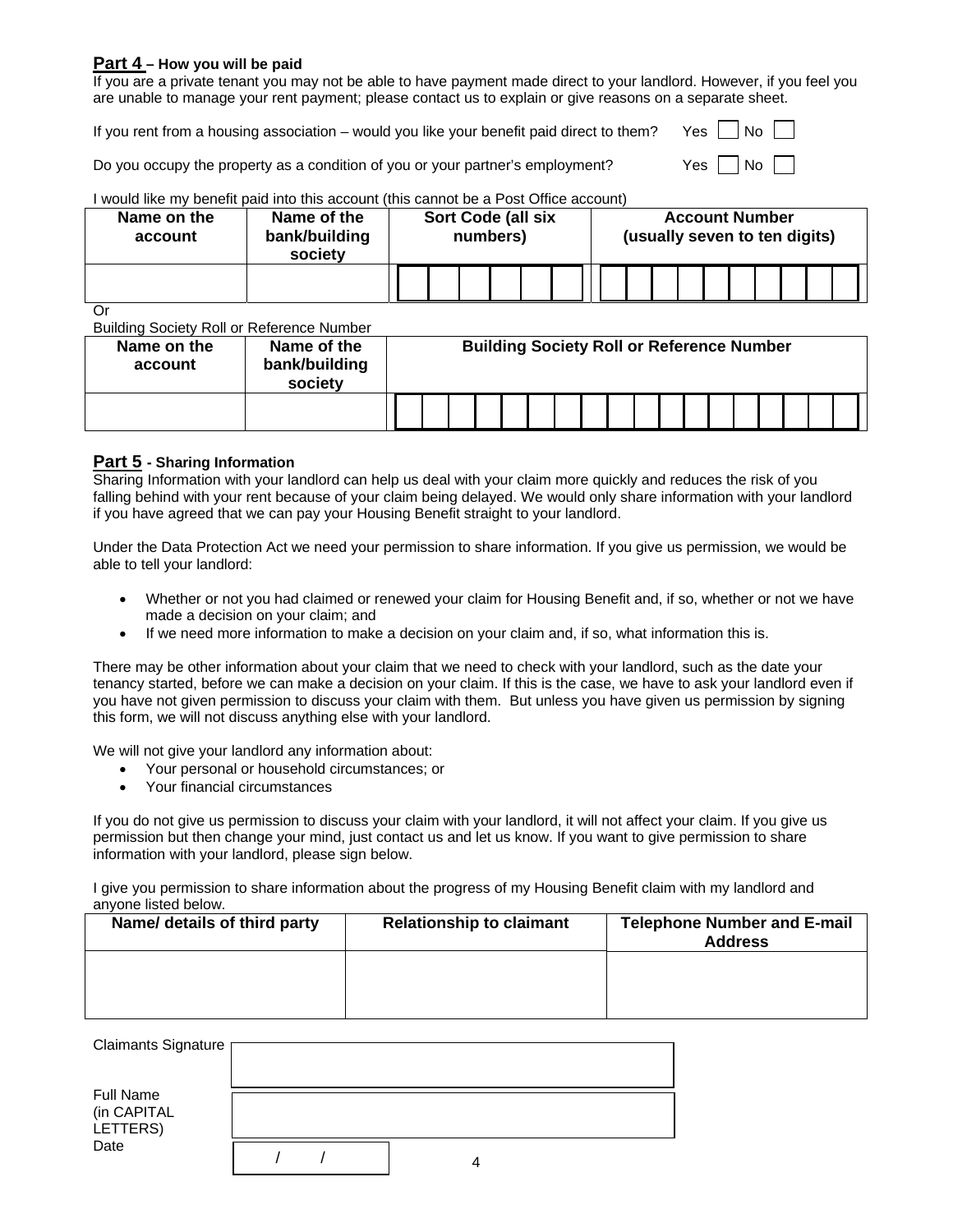## **Part 6 - Declaration**

Even if someone has filled in this form for you, you must sign this declaration if you can. If you have a partner, it would be helpful if they sign below to confirm all the details about them are correct. But they do not have to sign.

Please read this declaration carefully before you sign and date it. I understand the following:

- If I give information that is incorrect or incomplete, or delay in giving information affecting my claim, you may take action against me. This action may result in me being cautioned or asked to pay back any overpayment and an extra penalty. You may consider prosecuting me.
- You will use the information I have provided to process my claim for Housing Benefit and Council Tax Benefit or Council Tax Reduction Scheme, Second Adult Rebate or Free School Meals. You may check some of the information with other sources within the Council, the Valuation Office Agency and other Councils.
- I give you permission to check the information on this form. This could include contacting my employer or pension provider if I do not give you enough evidence of my earnings or my pension. You may also contact other organisations or people where appropriate, if the law allows this.
- I give you permission to use any information I have provided in this form for or in connection with (a) the exercise of any other functions of a public nature exercised in the public interest by the Council or by any other person or (b) the exercise of any functions conferred on the Council or any other person by any Act of Parliament.
- You may use any information I have provided in connection with this and any other claim for State Benefits that I have made or may make. You may give some of this information to other government organisations, if the law allows this.
- I know I must let the Council's Benefit Service know about any changes in my circumstances which might affect my claim. I must report the change straight away, **IN WRITING;** if I delay I may lose benefit.
- **I confirm that all the information provided in this form is true and correct.**

| Signature of person claiming |  |  |  | Partner's signature |
|------------------------------|--|--|--|---------------------|
|                              |  |  |  |                     |
|                              |  |  |  |                     |
| Date                         |  |  |  | Date                |

#### **If this form has been filled in by someone other than the person claiming**

Please tell us why you are filling in this form for the person claiming.

I declare that as far as possible, I have confirmed with the person claiming that the answers I have written on this form are correct.

| Name of the person who filled in the form $\sqrt{ }$ |  |
|------------------------------------------------------|--|
| Signature                                            |  |
| Relationship to the person claiming                  |  |
| Date                                                 |  |
|                                                      |  |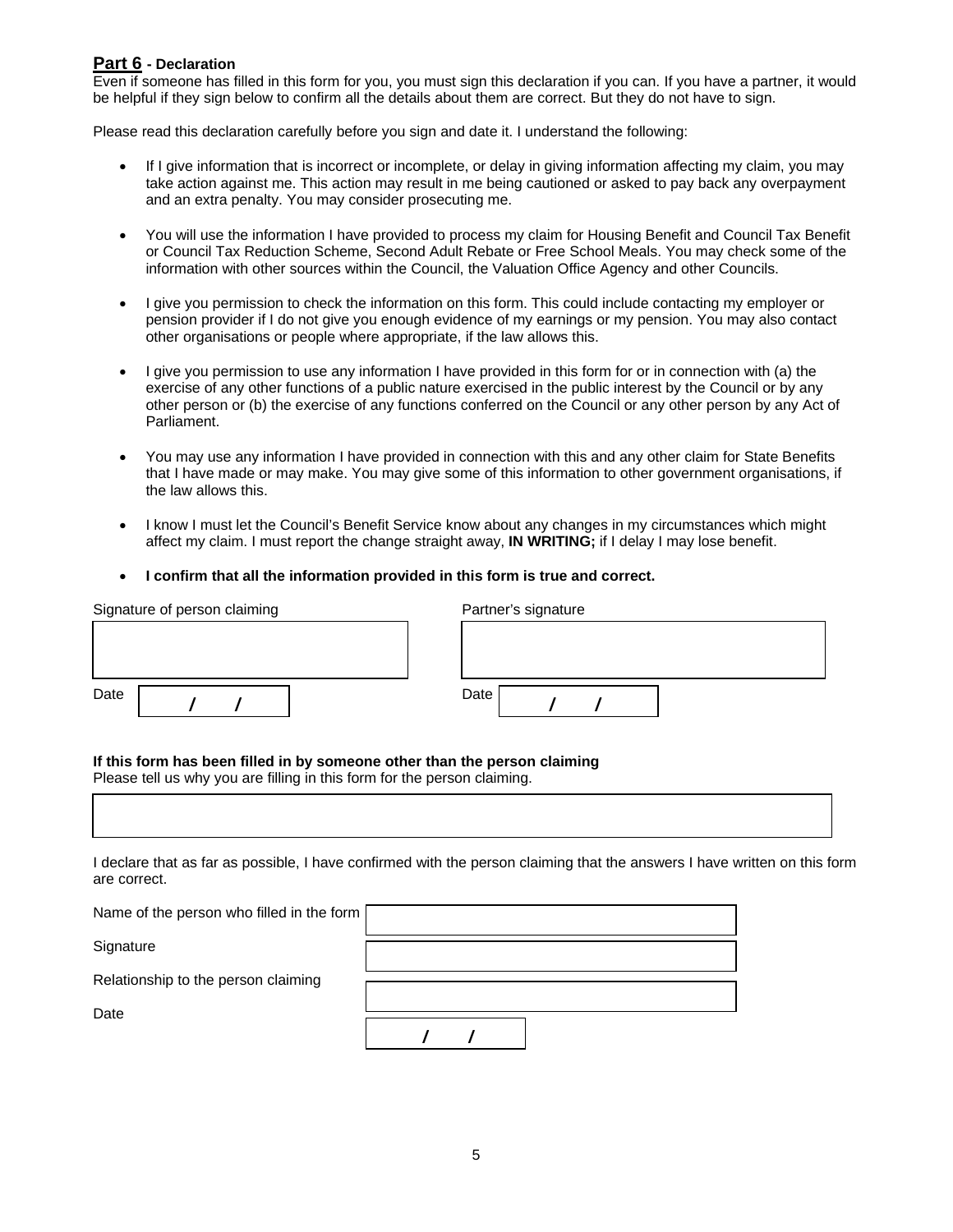## **Part 7 - Evidence Check**

Important - Do not delay returning this form, if you cannot provide the proof we need at the same time as this form, please bring the form to your nearest Halton Direct Link Office see the front page for your local office or send the form to Halton Borough Council, Benefits Service, PO Box 223, Widnes, WA8 2DA and send the proof later.

## We must see **original documents**, not copies.

Please do not send valuable items through the post. If you can, please bring them into your nearest Halton Direct Link Office. We will take the details we need and give the documents back to you. Alternatively if you are unable to bring your documents in to an office please contact the Benefits Service on 0151 511 7772 or Minicom 0151 907 8346.

If you do not provide all the proof we need, we might not be able to pay you any benefit. We need the same proof for your partner, if you have one.

## **Your claim will only be assessed once we have received all the evidence requested.**

## **Proof of Identity**

You must provide at least one document to prove your identity, this may include:

- Birth, marriage or civil partnership certificate
- Bank statements/ utility bill
- Medical card
- EEC identity card / UK residence permit

**Proof of National Insurance Number** *(we need to see this proof for all adults in your home)* National Insurance Card, payslips or letters from the tax office or from Department for Works and Pensions.

### **Proof of Earnings** *(we need to see this proof for all adults in your home)*

This means your last five payslips if you are paid every week, your last three payslips if you are paid every two weeks, or your last two payslips if you are paid every month. If you or your partner started work within the last 3 weeks we may ask you to ask your employer to complete a certificate of earned income.

### **Self Employed** *(we need to see this proof for all adults in your home)*

If you or your partner are self-employed, we need to see your accounts from the last financial year or if you have been trading for less than six months, a summary of your trading records so far. We may ask to complete a self-employed pro-forma.

**Proof of capital, savings, investments and property** *(we need to see this proof for all adults in your home)* Such as all your bank, building society or post office accounts, full bank statements, or certificates for premium bonds, national savings certificates, ISA's, stocks, shares and unit trusts. We need to see proof of interest or dividends you get on investments and savings. The proof you send must show details for at least the last three months.

We also need to know about any property or land that you own.

# **Proof of benefits, allowance or pension** *(we need to see this proof for all adults in your home)*

Such as current award notices or letter from your Jobcentre, Department for Works and Pensions confirming how much you get. If you do not have proof, let us know straight away.

## **Proof of Rent**

We need to see your tenancy agreement, your rent book or a letter from your landlord confirming your rent amount and date of tenancy.

## **Proof of any other income** *(we need to see this proof for all adults in your home)*

If you receive any other income you will need to provide proof of this. Please contact our office for further advice.

### **Proof of money paid out**

Such as letter about student grants, maintenance agreements or receipts from registered child minders. Notes

 Current valid passport and/or full driving license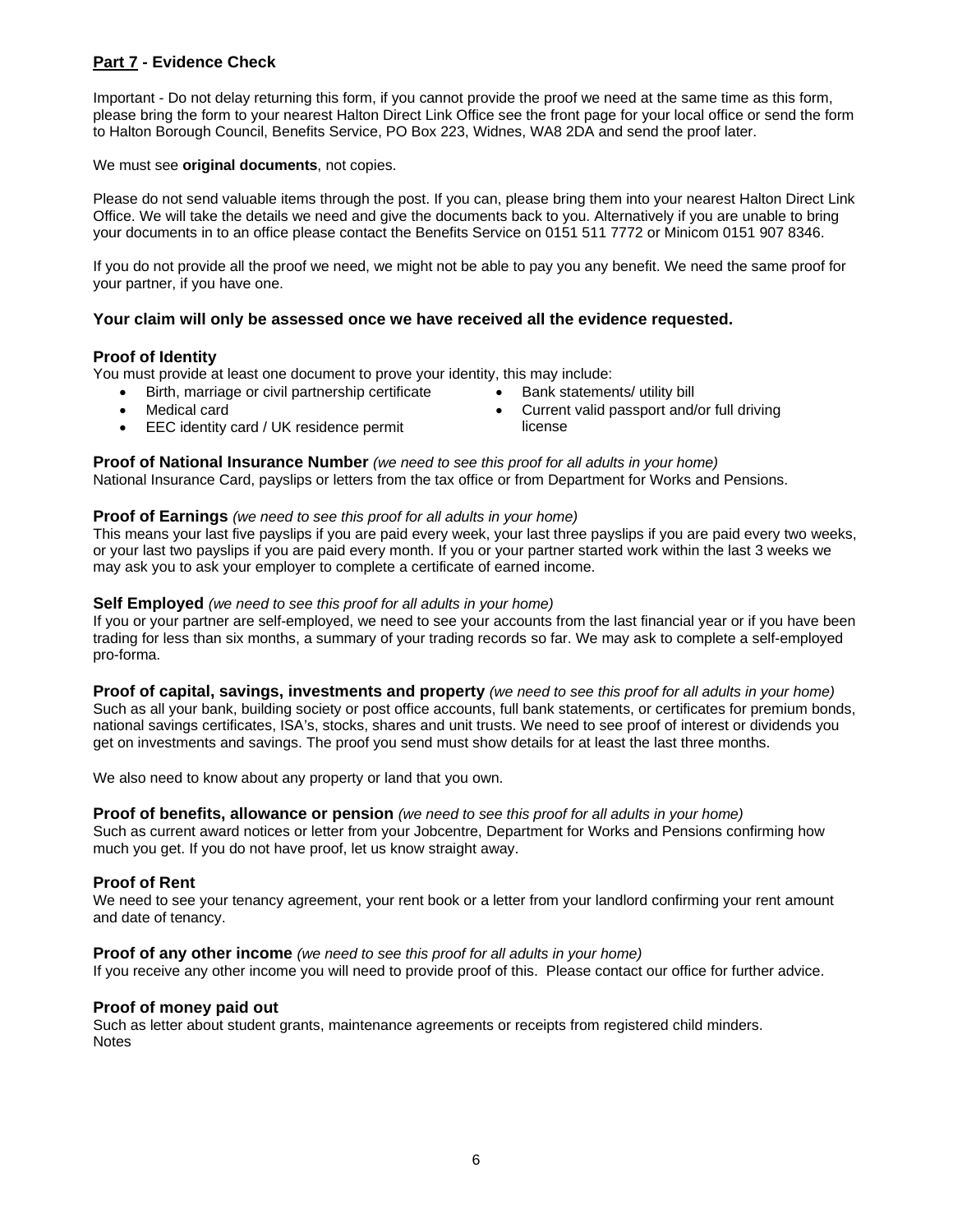यद $\lceil$ आप की पहली भाषा अंगूरेज़ी नहीं है और आप हमारी सेवाओं के बारे में जानकारी कसिी अनुय भाषा में चाहते हैं तो कृपया हमें 0151 907 8300 पर फ़ोन करें या hdl@halton.gov.uk पर ई-मेल भेजें

Jeżeli angielski nie jest Twoim pierwszym językiem i potrzebujesz informacji o naszych usługach w innym jezyku, prosimy o zatelefonowanie do nas pod numer: 0151 907 8300 lub wysłanie maila do: hdl@halton.gov.uk

如果你的母语不是英语, 而你希望得到有关我们服务的其它语言版本的信息, 请致电0151 907 8300或者发送电邮至 hdl@halton.gov.uk联络我们。

اگر آپ کی پہلی زبان انگریزی نہیں ہے اور آپ بماری خدمات کے بارے میں معلومات کسی دوسری زبان میں چاہتے ہیں تو براہ<br>کرم بعیں 8300 907 0151 پر فون یا hdi@halton.gov.uk پر ای میل کریں

If your first language is not English and you would like information about our services in another language, please call us on 0151 907 8300 or email hdl@halton.gov.uk

## **Notes for filling in the claim form for Housing Benefit, Council Tax Benefit or Council Tax Reduction Scheme, Second Adult Rebate and Free School Meals Application Form**

#### **About this form**

We have designed this claim form to be easy to fill in. There needs to be enough questions to make sure that everyone who claims gets the right amount of benefit.

You may not have to fill in all parts of the form (for example, a few questions would not apply to most pensioners) but you must fill in any part that is relevant to you.

#### **About Housing Benefit and Council Tax Benefit or Council Tax Reduction Scheme**

Housing Benefit can pay all or part of your rent. It may give you some money towards things you have to pay for, like cleaning shared areas. Council Tax Benefit can pay all or part of your Council Tax up to 31<sup>st</sup> March 2013, Council Tax Reduction Scheme applies from 1<sup>st</sup> April 2013 and your means-test award will be reduced by a prescribed percentage as set by Halton Borough Council each year.

#### **Second Adult Rebate**

Second Adult Rebate can help with your Council Tax and is for people who may not have a partner but who share their home with someone who:

- Is over 18.
- is on a low income and
- does not pay them rent

If you are claiming Second Adult Rebate, only complete Parts 1, 2 and 6 of this form

#### **Free School Meals**

We will use this claim form to give free school meals to your children if you are their parent or guardian and you meet the criteria for free school meals. If you do not wish to be considered for free school meals please tick the box on the front page of this application form.

#### **Proof**

We need to see proof of some of the things you tell us about. There is a check list on page 6 of the form to help you. If you are not sure if we need to see proof of something, get in touch with us. We will tell you what we need to see. We cannot pay you benefit until we have seen the proof we have asked for.